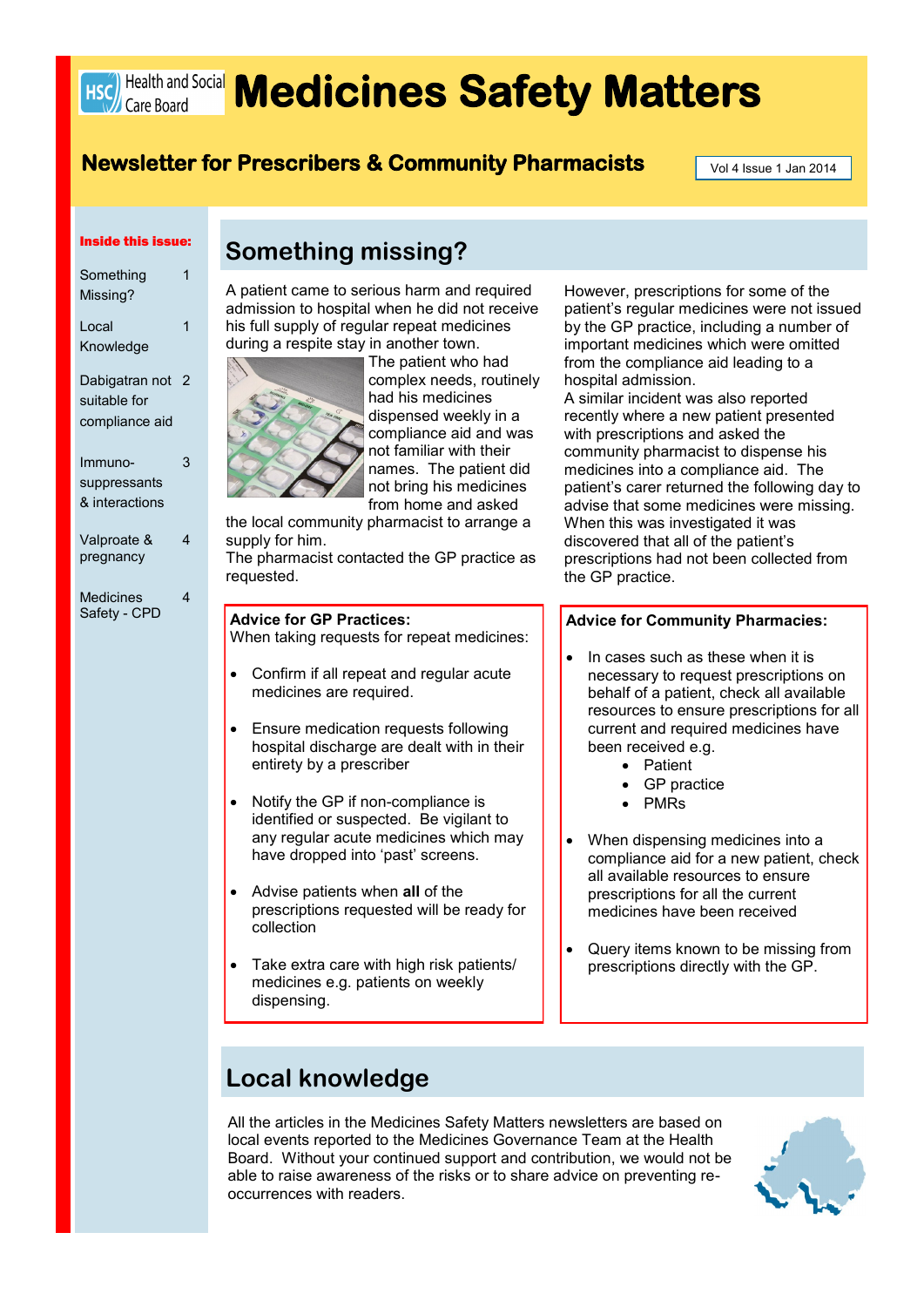### **Dabigatran (Pradaxa® ) not suitable for compliance aids**



Hospitals have reported a number of occasions where dabigatran has been dispensed into compliance aids in community.

These reports indicate that the special storage requirements for dabigatran (Pradaxa® ) are not commonly known.

**Dabigatran is susceptible to hydrolysis and the product markedly loses potency when it is removed from the original packaging and is exposed to moisture. Capsules must not be removed from the packaging until the time of administration. The capsules must not be opened to administer the pellets.**

Unlike warfarin, dabigatran does not require INR monitoring. There is no blood test to show that it is working effectively and the outcome of any undetected loss of potency could have **serious** consequences for patients.

### **Pradaxa® Storage Requirements:**

- Store & dispense in the original bottle or blister pack & only remove at the time of use
- Do not store or dispense in compliance aids, pill boxes etc.
- Capsules in the bottle presentation must be used within 60 days of opening:
- Do not open the bottle unnecessarily when dispensing
- $\Diamond$  Always date the bottle when it is opened
- $\Diamond$  If more than one bottle is dispensed, advise patients to only open one at a time. Pharmacists can number the bottles to help patients keep track of which bottle they have opened.
- Pharmacists should ensure that patients are aware of the special storage requirements.

See SPC for full details <http://www.medicines.org.uk/emc/>

### **Advice for prescribers & pharmacists:**

The following points may be helpful in assessing the adherence support needs of patients taking Pradaxa<sup>®</sup>:

- Firstly, assess whether a compliance aid is appropriate\*
- It may be possible to dispense the Pradaxa® capsules in the original pack to be used alongside the compliance aid.
- The Pradaxa® Medication Device can be used to help patients/carers push the capsules from the blister pack. It is important to ensure that the user is trained on how to use the device (see below).
- Alternative newer oral anticoagulant agents (NOACs), rivaroxaban (Xarelto<sup>®</sup>) and apixaban (Eliquis® ) are not moisture sensitive and are stable in compliance aids. See Product SPC for full details.

The Pradaxa® Medication Device is designed for use with Pradaxa® blister strips. The serrated edge of the case pierces the foil of the blister strip to allow access to the capsule. Healthcare professionals can order the devices from Boehringer Ingelheim Customer Services or via a company representative.



\*The Royal Pharmaceutical Society report "Improving patient outcomes - the better use of multi-compartment compliance aids (MCAs)" states that whilst MCAs are appropriate for some individuals, their use should be viewed as only one possible medicines adherence solution and that the use of original packs of medicines with appropriate support should be the preferred option in most individuals.

[ht](http://www.rpharms.com/unsecure-support-resources/improving-patient-outcomes-through-the-better-use-of-mcas.asp)tp://www.rpharms.com/unsecure-supportresources/improving-patient-outcomes-throughthe-better-use-of-mcas.asp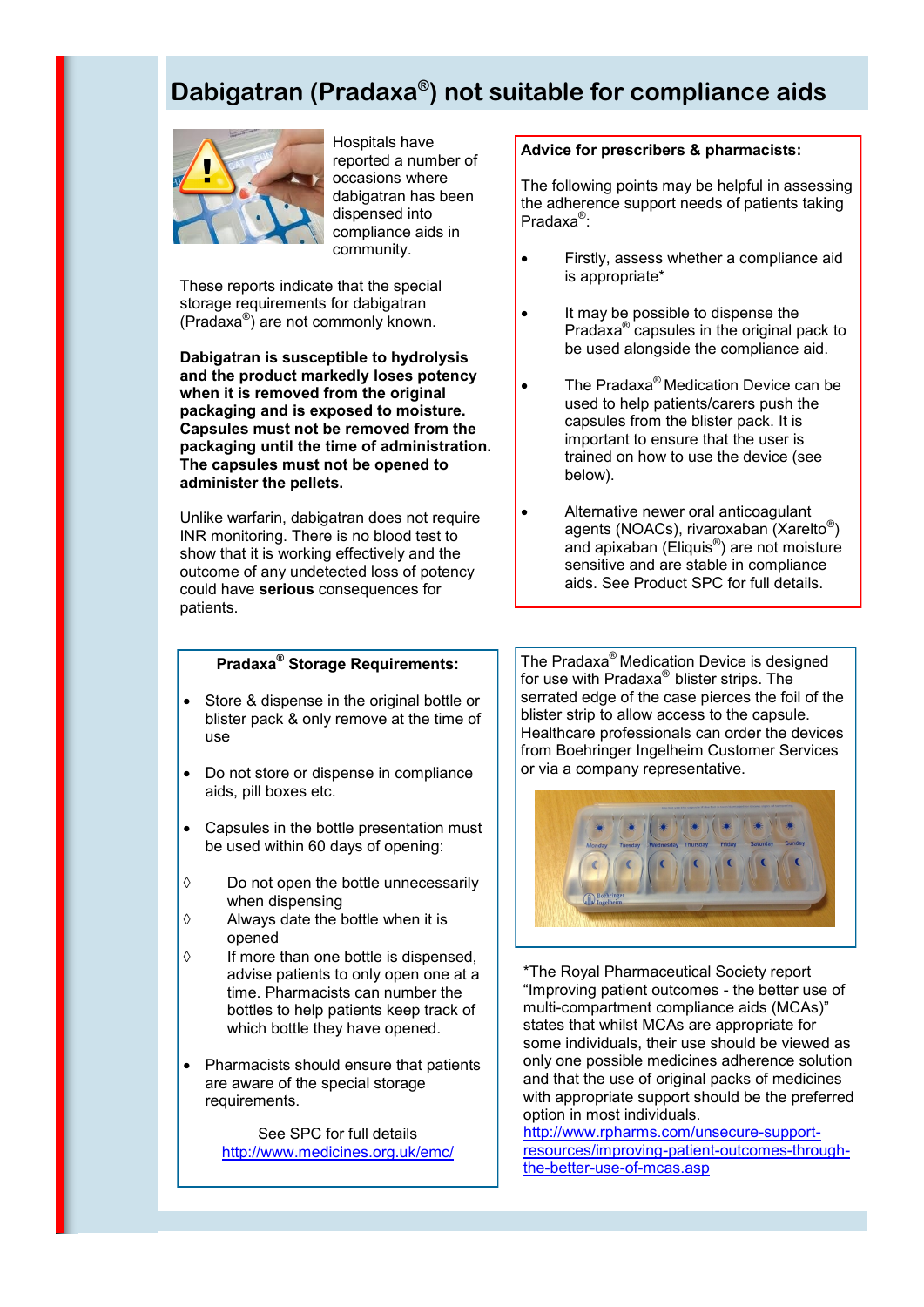### **Immunosuppressants - check for interactions**

Tacrolimus (Prograf® & Advagraf® ) is licensed for immunosuppression post organ transplant and is classed as an amber medicine in N.I. It can therefore be prescribed/dispensed in either secondary or primary care in line with the shared care guideline (SCG).

In a recent incident, a patient with a bilateral lung transplant who was taking Prograf® (supplied by hospital) mycophenolate mofetil and prednisolone was prescribed clarithromycin tablets as part of the triple therapy regimen for *H.pylori* eradication.

The interaction between tacrolimus and clarithromycin was missed on the GP clinical system and as the pharmacy had never dispensed any prescriptions for Prograf® , there was no record of the drug in the PMR and they were unaware of the risk to the patient.

The patient took the clarithromycin for one week and was subsequently admitted to hospital for monitoring due to a raised tacrolimus levels and abnormal renal function tests.



#### **Test your knowledge of tacrolimus & sirolimus interactions**

In patients prescribed these drugs:

| a | Erythromycin is a safe<br>alternative to clarithromycin                    | т | F |
|---|----------------------------------------------------------------------------|---|---|
| b | Verapamil & diltiazem increase<br>plasma levels                            | т | F |
| c | Nicardipine does not affect<br>plasma levels                               | т | F |
| d | NSAIDs should be used with<br>extreme caution                              | Т | F |
| e | Herbal preparations containing<br>St John's Wort increase plasma<br>levels | T | F |
| f | Phenytoin decreases plasma<br>levels                                       | т | F |
| g | Oral fluconazole can be used<br>safely                                     | т | F |
| h | Patients are advised to avoid<br>grapefruit juice                          | т | F |
|   |                                                                            |   |   |

### **Advice for prescribers:**

- Clinically significant interactions that are flagged on the GP clinical system should be noted
- Save a copy of the SCG into the patient's clinical record for information
- Ensure that all transplant patients, including those who have received their transplant outside N.I., are highlighted on the clinical record as requiring extra vigilance with all prescribing decisions due to the nature of their drug treatments
- The supply route for all amber medicines should be clearly visible on the patient's record to prevent duplication of supply
- Ensure medication requests on hospital letters are dealt with in their entirety and checked by a prescriber
- Any medication supplied by secondary care should be added to a patient's record for information only. The dose field may be entered as "Hospital supply only" to prevent accidental prescription and dispensing in primary care. This will allow interactions, allergies etc. to be identified when concurrent medicines are prescribed and ensures a complete medication history is available on ECR.

### **Advice for pharmacists:**

 Exercise extra vigilance with all prescriptions for transplant patients due to the number of medicines interacting with treatment regimens



Answers on back page The shared care guidelines (SCG) for tacrolimus & sirolimus highlight important interactions that should be avoided. Update your knowledge by reviewing these resources. **http://www.ipnsm.hscni.net**